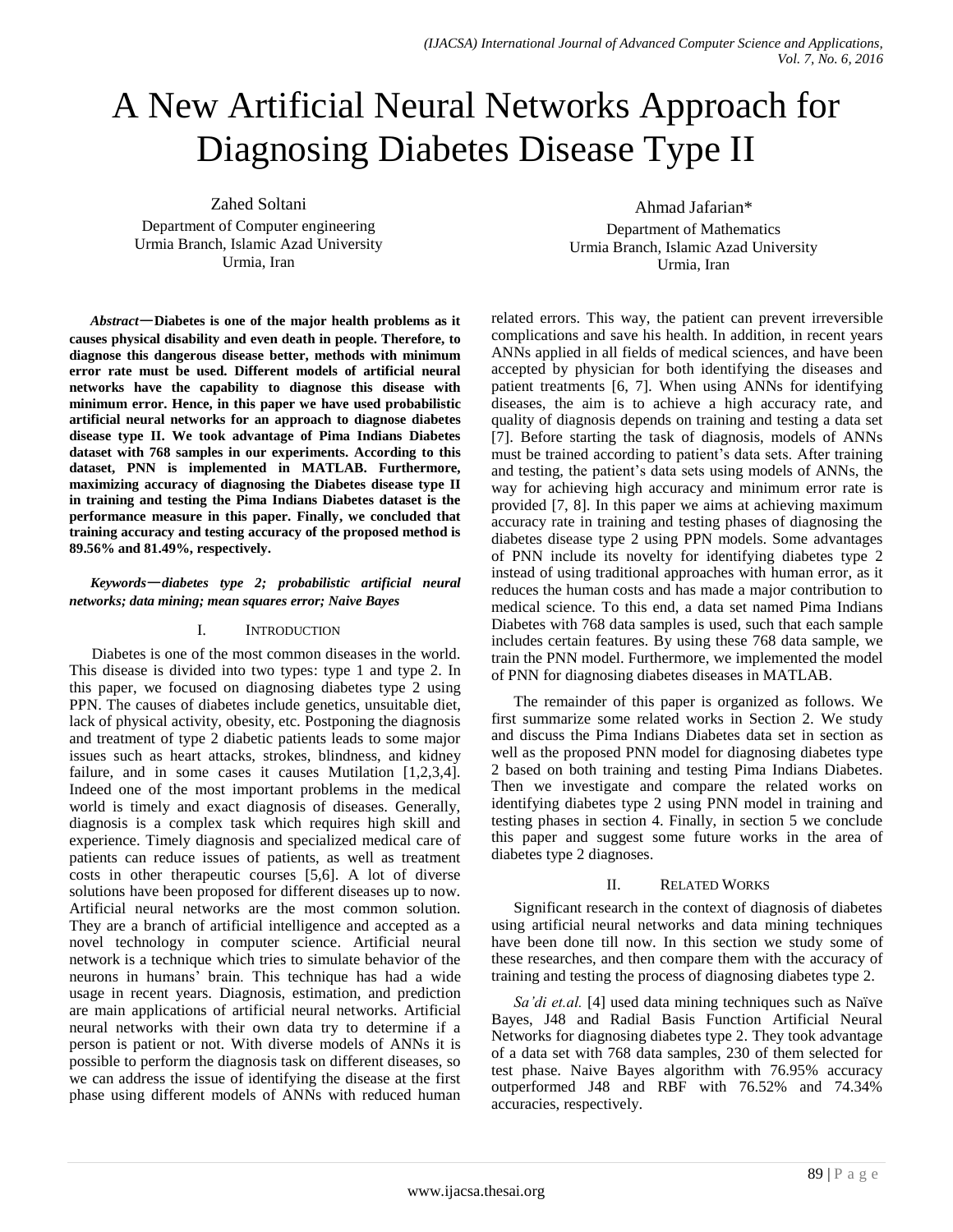Authors in [9] use back-propagation multi-layer artificial neural networks for identifying diabetes type2. Backpropagation is a supervised learning algorithm and is based on error correction. Back-propagation compares the computed output value with the real value and tries to modify the weights according to the calculated error, such that after each round, the size of obtained error be less than the value in the previous round. In order to train Back-propagation, we used Sigmoid function. Also, we used Pima Indians Diabetes in our evaluations. This data set contains 768 data sample, 568 of which were used as training set and 268 as testing set. Furthermore, back-propagation multi-layer artificial neural networks consists of 8 neurons in input layer, 6 neurons in hidden layer, and 2 neurons in output layer. Note that input layer neurons are those 8 features which are used in dataset. The achieved diagnosis accuracy after 2000 rounds of dataset training becomes 82%. Hence, Back-propagation algorithm has the highest accuracy compared to BSS, EM, KNN, C4.5 approaches.

Al-Rofiyee, *et al.* [10] use multilayer perceptron (MLP) artificial neural networks for identifying diabetes type 2. There are a lot of problems which are not linearly separable. Diabetes diagnosis is one of these problems, because diagnosing diabetes disease using single layer perceptron is wrong and there is no right answer for it. In order for artificial neural network to learn non-linear, it should designed as multi-layer. Each layer can contain different number of neurons. Therefore, they used multi-layer perceptron for diagnosing diabetes type 2. Multi-layer perceptron networks consist of an input layer, several hidden layers and an output layer. In this paper, MLP model includes one input layer with feature of Pima Indians Diabetes, hidden layer with certain neurons and an output layer which has the responsibility of diagnosis. About 20% of data are used as training set, 60% as testing set and finally 20% are used as application set. Time and number of neurons in hidden layer of MLP model are two important parameters. Finally, highest diagnosis accuracy in training phase using MLP model with maximum time and minimum number of neurons in hidden layer in comparing with same times and neuron numbers was 97.61%.

In [11], authors use a dataset with 250 data samples for diagnosing diabetes disease. Each of these 250 data samples consist of 27 features. These features include blood pressure, creatine, pH urine, and fasting blood sugar. Also, the average age of patients in their dataset is between 25 and 78 years. Multi-layer feed-forward artificial neural networks with backpropagation are used for diagnosis. Three training functions namely BFGS Quasi-Newton, Bayesian Regulation and Levenberg-Marquardt are applied in back-propagation algorithm. Finally, back-propagation with Bayesian algorithm. Finally, back-propagation Regulation function achieved 88.8% of diagnosing accuracy which performed better than BFGS Quasi-Newton and Levenberg-Marquardt functions. Furthermore, in [2], data mining techniques with Pima Indians Diabetes dataset is used for identifying diabetes. The applied data mining techniques include SVM, KNN, C4.5 and artificial neural networks with input, hidden and output layers. Finally, artificial neural networks have a higher diagnosing accuracy compared to other data mining techniques.

In [12], authors use general regression neural networks and Pima Indians Diabetes for identifying diabetes type 2. GRNN model in this paper is assumed to be a four-layer model; one input layer with 8 features from Pima Indians Diabetes, two layers which have 32 and 16 neurons, respectively. Finally, output layer has one neuron. This neuron determines if a person is patient or not. It is used for classification of Pima Indians Diabetes dataset into healthy and patient classes. The above mentioned dataset with 576 data sample as training set and 192 data set as testing set is used for training and testing processes. The accuracy rate achieved for training and testing phases are 82.99% and 80.21%, respectively. Training phase for diagnosing diabetes type 2 obtained a higher value of accuracy compared to other works studied in this paper.

## III. PROPOSED MODEL

In order to identify diabetes and other diseases such as heart diseases [13, 14], Parkinson's disease [15, 16], and lung cancer, having a data set is very important and necessary, since ANNs are trained by these data sets and they can perform the diagnosis task. Therefore, in this paper, we used Pima Indians Diabetes [19] with 768 data sample for diagnosing diabetes type 2. This data set consists of 9 features for each data sample. Table (1) shows these 9 features.

According to Table 1, there are 9 features for each data sample. The first 8 features are inputs, and the last feature is the only output. In order to classify the 768 data samples,  $9<sup>th</sup>$ feature is used as it is classified into two classes: class zero (healthy) and class 1 (patient).

TABLE I. FEATURES OF PIMA INDIANS DIABETES FOR DIAGNOSING DIABETES DISEASE TYPE 2 [19]

| No.               | <b>Attributes</b>                       | <b>Descriptions and Attribute</b> |  |
|-------------------|-----------------------------------------|-----------------------------------|--|
| <b>Attributes</b> |                                         | values                            |  |
|                   |                                         |                                   |  |
| $\mathbf{1}$      | Number of Times Pregnant<br>(NTP)       | Numerical values                  |  |
| $\overline{c}$    | Plasma<br>Glucose                       | Numerical values                  |  |
|                   | Concentration (PGC)                     |                                   |  |
| 3                 | Diastolic Blood Pressure<br>(DBP)       | Numerical values in               |  |
|                   |                                         | (mm Hg)                           |  |
| $\overline{4}$    | Triceps Skin Fold Thickness<br>(TSFT)   | Numerical values in mm            |  |
| 5                 | 2-Hour Serum Insulin                    | Numerical values in (mu           |  |
|                   | $(2-HSI)$                               | $U/ml$ )                          |  |
| 6                 | Body Mass Index (BMI)                   | Numerical values in (weight       |  |
|                   |                                         | in $kg/(height in m)^2)$          |  |
| $\tau$            | Diabetes Pedigree Function<br>(DPF)     | Numerical value                   |  |
| 8                 | Age                                     | Numerical values                  |  |
| $\mathbf Q$       | Diagnosis of type 2 diabetes<br>disease | $Yes=1$                           |  |
|                   |                                         | $No=0$                            |  |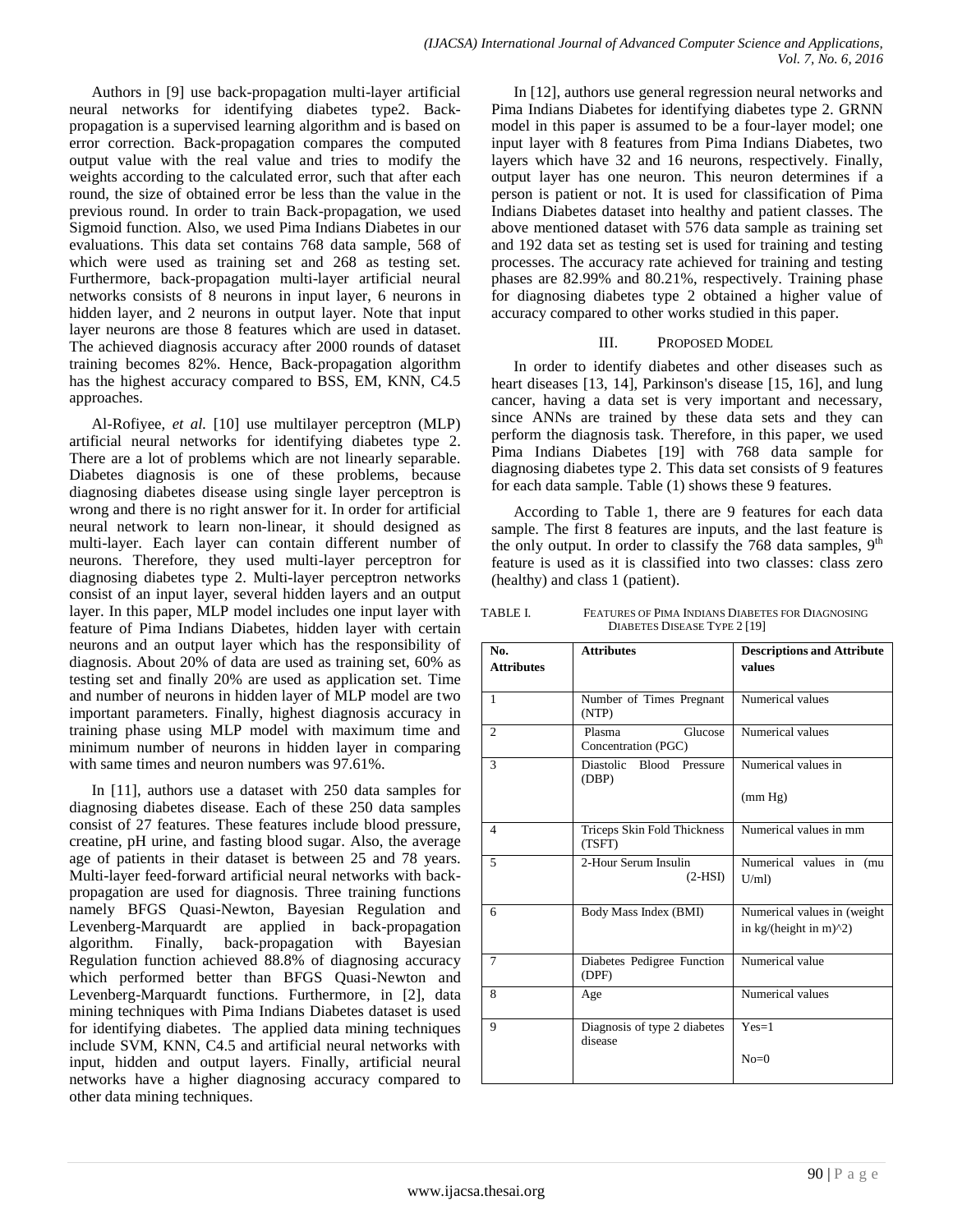| of<br>No.<br><b>Feature</b> | <b>Feature Name</b>          | Mean  | <b>Standard</b><br><b>Deviation</b> |
|-----------------------------|------------------------------|-------|-------------------------------------|
| 1                           | Number of times pregnant     | 3.8   | 3.4                                 |
| 2                           | Plasma glucose concentration | 120.9 | 32.0                                |
| 3                           | Diastolic blood pressure     | 69.1  | 19.4                                |
| $\overline{4}$              | Triceps skin fold thickness  | 20.5  | 16.0                                |
| 5                           | 2-Hour serum i insulin       | 79.8  | 115.2                               |
| 6                           | Body mass index              | 32.0  | 7.9                                 |
| 7                           | Diabetes pedigree function   | 0.5   | 0.3                                 |
| 8                           | Age                          | 33.2  | 11.8                                |

| TABLE II.                                        | STATISTICAL ANALYSIS FOR MEAN AND STANDARD |
|--------------------------------------------------|--------------------------------------------|
| DEVIATION IN PIMA INDIANS DIABETES DATA SET [19] |                                            |

The average age of this data set is between 21 and 81 years.

In addition, according to Pima Indians Diabetes data set which has 768 data samples, Table 2 shows the Mean and standard deviation of the data set.

Nowadays, artificial neural networks can be used in all industries. Artificial neural network consists of a set of neurons which are characterized by special arrangement. The main parts of an artificial neural network are neurons and connections between them. Neurons are conjunct processing elements which work together to solve a problem [8, 20, 21]. Learning capability is the main advantage of ANNs, since an ANN will adjust in learning process for information classification, and identifying patterns [18, 20]. ANNs with a high ability to diagnose diseases help in medicine sciences. The reasons ANNs are used in medicine include high accuracy of physicians in their decision makings, increase confidence, creating medicine tools, reduce costs, etc. [22]. ANNs consist of different models such as PNN, MLP, RBF, and GRNN [8, 20, 21]. In this paper, we use PNN model for diagnosing diabetes type 2. PNN model has a parallel structure and is special for information classification. In contrast to other ANNs such as MLP, PNN has a higher speed in training the data, and it finds answers faster than MLP [6, 20, 21]. This model consists of 3 layers: input layer, hidden layer, and output (competitive) layer. The hidden layer is also called radial base layer, as PNN model is a mode of RBF model. Hidden layer units uses Gaussian transmission function, and number of neurons in this layer is same as number of rounds in training data set. This layer computes distance between input vector and training inputs, and provides a vector where its elements determine the distance between the input and training inputs. Hidden layer generates a vector of probabilities as output. Finally, this layer selects probability values from probabilities vector and generates value 1 for it and 0 for other probabilities [6, 20, 21]. Gaussian transmission function which is used in hidden layer calculated as follows [20, 21]:

$$
D_{t,r}(P) = \frac{1}{(2\pi\sigma^2)} \exp\left(-\frac{\left\|P - P_{t,r}\right\|^2}{2\sigma^2}\right) \tag{0}
$$

Where  $P(P1, P2, \ldots, Pn)$  is the input vector which consists n variables. Neurons of hidden layer are divided into t groups, each group includes one class. r is the neuron in group t which is calculated using Gaussian function. σ is a constant that increases training and testing accuracy and is used by neurons of hidden layer. Sum of neurons in a group of t is computed using equation (2) [8, 20, 21].

$$
G_{t}(P) = \sum_{r=1}^{Z_{t}} W_{tr} D_{t,r}(P), \quad T \in \{1,...,T\},
$$
 (0)

Where,  $Z_t$  is the number of neurons of the pattern in a class.  $W_{tr}$  is the coefficients of weights, where  $G_t(P)$  generate 1 for maximum of the probability values. Classified pattern vector P belongs to the class which relates to sum unit with maximum output value and is calculated as follows [8, 20, 21].

$$
Y_r = \begin{cases} 1 & \text{if } S_r \text{ is max of } \{G_1, G_2\} \\ 0 & \text{else} \end{cases}
$$
 (0)

Training in ANNs is a process where ANN learns to identify the pattern in its inputs which has the form of a training data set. In fact, ANN adopts (adjust) its weights in response to the inputs at the training phase, such that the real output of ANN converges to the desired output. Once actual output of ANN becomes the desired output, the process of training the networks terminates, such that ANN leads to the least error rate [5, 6, 8, 20, 21]. After training the ANN using training data until achieving minimum error rate, other data which have no effects in training process feeds to the ANN as testing inputs. Then ANN's response is compared with the desired response and accordingly we get a trained network. If ANN responds in a right way to when it is tested, the training process terminates, otherwise ANN training starts again. Lastly, when the program passes the training phase, and generates the right response on every input, then it is obvious that ANN's weights adjusted in a right way. Therefore, from now on these values are used for diagnosis and prediction tasks [5, 6, 8, 20, 21]. Additionally, Mean Square Error (MSE) is the performance index in the process of training PNN model. MSE reduces amount of computations and memory requirements for computational tasks, and it is trying to minimize the MSE value for training data [20,21]. Hence, number of neurons in hidden layer according to MSE is same as number of rounds at the last desired execution of PNN model in training process. For computing MES equation (4) is used [20, 21].

$$
MSE = \frac{1}{Q} \sum_{k=1}^{1} (t(k) - a(k))^{2}
$$
 (0)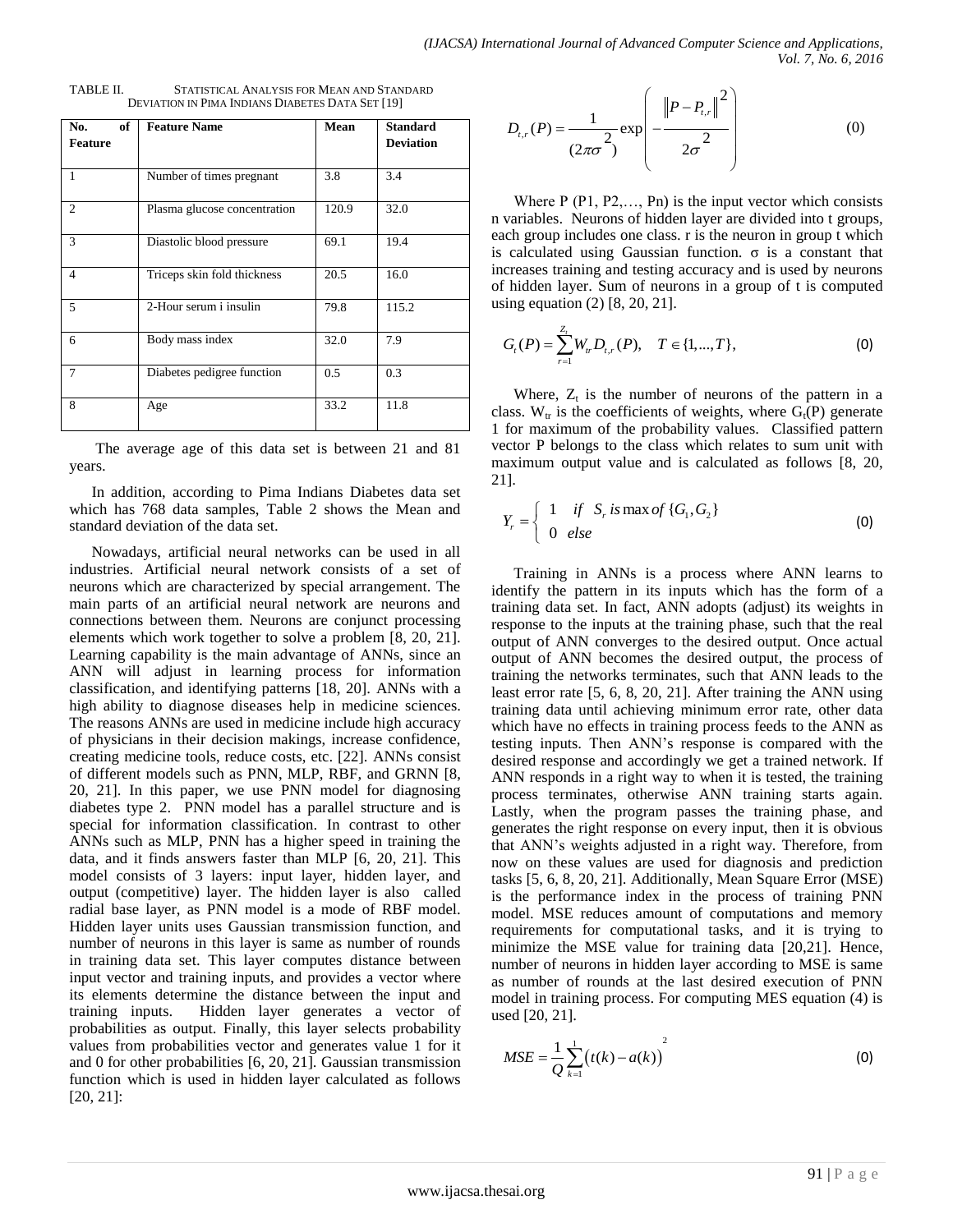Where  $a(k)$  is the real output of the network,  $t(k)$  is the expected output and Q is number of rounds. In this paper we used Pima Indians Diabetes data set which consist 768 data samples. 90% of data samples, that is, 691 of them used for training, and 10%, that is, 77 out of 768 data samples used for testing. After training and testing the data using PNN model, if a right output generates, it used as the values for diagnosing diabetes disease type 2. Figure 1 illustrates PNN model scheme for diagnosing diabetes type 2.





Fig. 1. Proposed PNN model scheme for diagnosing diabetes type 2

As shown in Figure 1, at input layer, the number of neurons is same as 8 features in Pima Indians Diabetes data set which showed in Table 1. As shown in Table 1 each feature's name has been written in every neuron. Number of neurons in hidden layer is denoted by Hc. Hc is same as number of training data sets. In the output layer, the number of neurons equals to 2 defined classes, that is, class 1 (sick) and class 2 (normal). Furthermore, we used MATLAB to implement PNN model for diagnosing diabetes type 2. Finally, according to the proposed model shown in Figure 1, Pima Indians Diabetes dataset, and number of samples for training and testing 768 data samples, achieved outputs of Table 3 and Figure 2 for minimizing mean squares error during the process of data training, and Figure 3 which shows training accuracy and testing accuracy.

TABLE III. MEAN SQUARES ERROR IN EACH ROUND FOR DIFFERENT VALUES OF NEURONS OF HIDDEN LAYER IN PNN MODEL

| No. of neurons in hidden<br>layer | <b>MSE</b> |
|-----------------------------------|------------|
|                                   | 0.898927   |
| 25                                | 0.522076   |
| 50                                | 0.490339   |
| 75                                | 0.459006   |
| 100                               | 0.42791    |
| 125                               | 0.396591   |
| 150                               | 0.374956   |
| 175                               | 0.314095   |
| 200                               | 0.299721   |



Fig. 2. Decreasing diagram of mean squares error for different values of neurons of hidden layer in PNN model

According to Table 3 and Figure 2, after 200 rounds, achieve its lowest possible value, 0.299721. Number of rounds is same as number of neurons in hidden layer. Number of neurons in hidden layer in each round increases by 25 units, and this continues until 200 neurons, such that mean squares error reaches its lowest possible value.



Fig. 3. Accuracy of diabetes type 2 diagnosis in training and testing Pima Indians Diabetes data set.

According to Figure 3 and Pima Indians Diabetes data set which consists 768 data samples, obtained accuracy rate of training phase for 90% of data (691 data samples) is 89.56%. Furthermore, obtained accuracy rate of testing phase for 10% of data (61 data samples) is 81.49%. Therefore, training the data has a higher accuracy rate than testing phase. However, both training and testing measures on Pima Indians Diabetes data sets using PNN model achieved a good accuracy rate.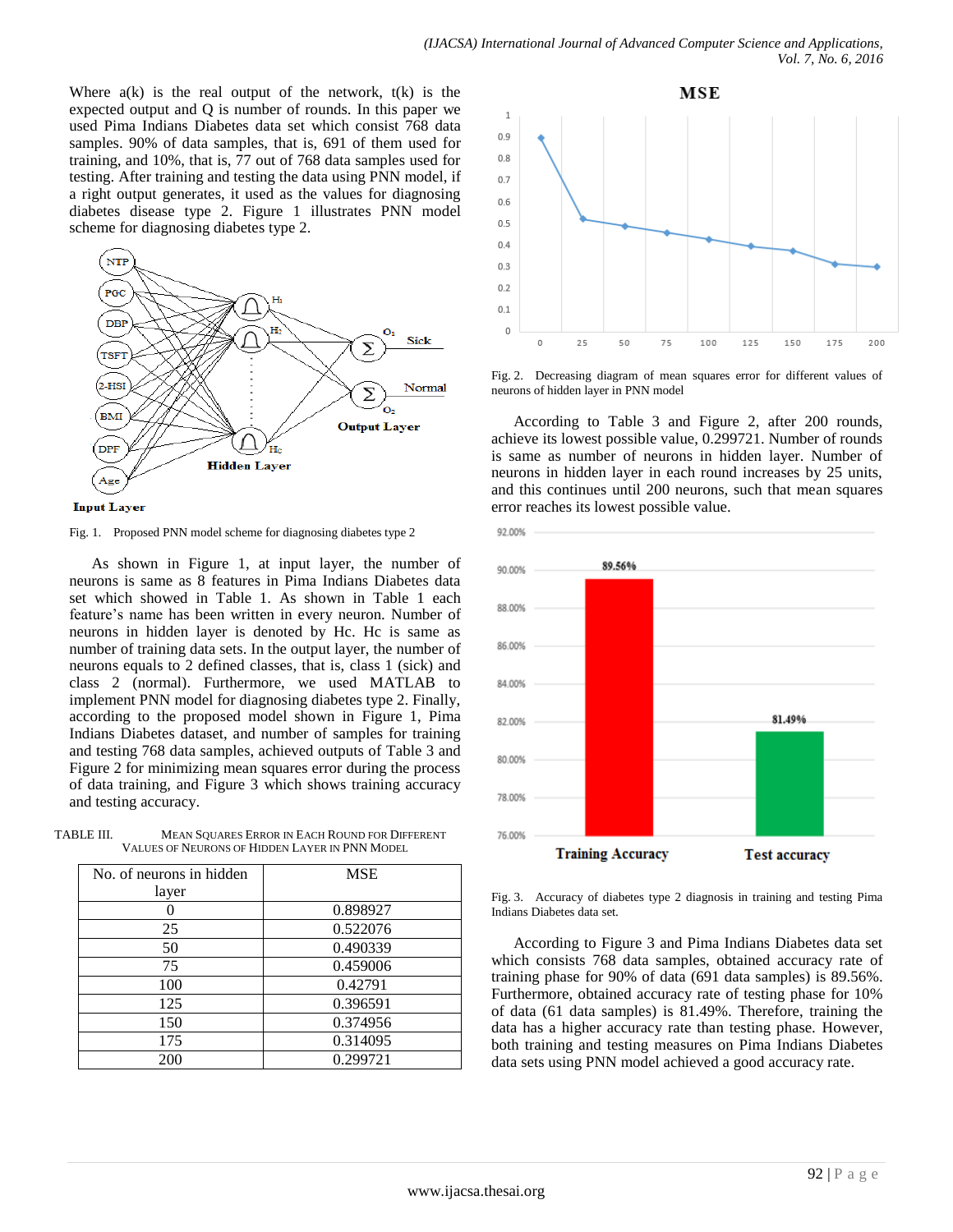#### IV. DISCUSSION AND EVALUATION

In this section, we discuss and investigate results of diagnosing accuracy in training and testing phases as well as studies presented in section 2. Figures 4 and 5 show these comparisons.



Training accuracy for diagnosing diabetes disease type 2

Fig. 4. Comparison of training accuracy of diagnosing diabetes type 2 between proposed and other approaches in training phase

As shown in Figure 4, all traditional studies with Pima Indians Diabetes data set except Bayesian Regulation [11] perform the task of identifying diabetes type 2. It is obvious that our method using PNN model outperforms other models such as back-propagation[9] Bayesian Regulation[11], ANN[2], and GRNN[12] in terms of accuracy of diagnosing diabetes type 2. MLP [10] is the only model which has a higher accuracy than our PNN model. Back-propagation [9] with 82% accuracy is the worst approach. This value is close to the 82.99% accuracy which belongs to GRNN [12]. Furthermore, MLP [10] with 97.61% accuracy is the best approach in training phase. Also, accuracy of ANN [2] and PNN are too close to each other.





Fig. 5. Comparison of test accuracy of diagnosing diabetes type 2 between proposed and other approaches in testing phase

As shown in Figure 4, all traditional studies with Pima Indians Diabetes data set perform the task of identifying diabetes type 2. It is concluded that PNN model has the highest accuracy for diagnosing diabetes type 2 compared to other models. RBF [4] with 74% accuracy has the worst accuracy rate among the compared models. J48 [4], Naïve Bayses [4] are too close to each other.

#### V. CONCLUSION AND FUTURE WORK

Advances in information and communication technologies leads to the use of artificial intelligence technologies in various fields including medicine science. By using artificial neural networks, we can design and implement the complex medical processes as software. These software systems in turn are effective for different fields of medicine sciences such as diagnosis, treatment and to help Surgeons, physicians and the public. These systems can be implemented in different scales in a parallel and distributed manner. In general, ANNs are parallel processing systems which are used for identifying complex patterns among data. Therefore, in this paper PNNs are applied to identifying diabetes disease type 2. We implemented the PNN model in MATLAB. The Pima Indians Diabetes data set was used for diagnosing diabetes type 2, which consists 768 data samples with 9 features. 90% of these 768 samples are used as training set and 10% used as testing set. The method achieved 89.56% of diagnosis accuracy in training phase, and 81.49% in test phase. Both training and testing measures could identify the diabetes disease type 2 with a good accuracy. As a future work, we will use the combination of fuzzy and artificial neural networks or combination of genetic and artificial neural networks for diagnosing diabetes type 2.

#### **REFERENCES**

- [1] M. Khashei, S. Eftekhari, J. Parvizian, "Diagnosing Diabetes Type II Using a Soft Intelligent Binary lassification Model", *Review of Bioinformatics and Biometrics (RBB),* Vol. 1, Issue 1,(2012), pp.9-23.
- [2] M. Durairaj, G. Kalaiselvi, "Prediction Of Diabetes Using Soft Computing Techniques- A Survey", *international journal of scientific & technology research,* vol. 4, issue 03,(2015), pp.190-192.
- [3] Type 2 Diabetes*: The Basics*, (2016), http://www.webmd.com/diabetes/type-2-diabetes-guide/type-2-diabetes.
- [4] S. Sa'di, A. Maleki, R. Hashemi, Z. Panbechi, K. Chalabi, "Comparison of Data Mining Algorithms in the Diagnosis of Type Ii Diabetes*", International Journal on Computational Science & Applications (IJCSA),* Vol.5, No.5,(2015), pp. 1-12.
- [5] B. Zebardast, R. Rashidi, T. Hasanpour, F. S. Gharehchopogh, "Artificial neural network models for diagnosing heart disease: a brief review", *International Journal of Academic Research*, Vol.6, Issue 3,(2014), pp.73-78.
- [6] S. Sa'di, R. Hashemi, A. Abdollapour, K. Chalabi, M. A. Salamat, "A Novel Probabilistic Artificial Neural Networks Approach for Diagnosing Heart Disease", *International Journal in Foundations of Computer Science & Technology (IJFCST)*, Vol.5, No.6, (2015), pp.47- 53.
- [7] F.S. Gharehchopogh, Z.A. Khalifelu, "Neural Network Application in Diagnosis of Patient: A Case Study*", IEEE, International Conference on Computer Networks and Information Technology(ICCNIT2011), Abbottabad, Pakistan*, (2011), pp. 245-249.
- [8] H. Demuth, M. Beale, "Neural Network Toolbox for Use with MATLAB", User's Guide, Version 4, The MathWorks, Inc. 3 Apple Hill Drive Natick, MA 01760-2098,840 pages, 2002.
- [9] E. O. Olaniyi, K. Adnan, "Onset Diabetes Diagnosis Using Artificial Neural Network*", International Journal of Scientific & Engineering Research*, vol.5, issue 10,(2014), pp. 754-759.
- [10] A. Al-Rofiyee, M. Al-Nowiser, N. Al-Mufadi, M. A. AL-Hagery, "using prediction methods in data mining for diabetes diagnosis", *posters*, (2014).
- [11] S. Kumar, A. Kumaravel, "Diabetes Diagnosis using Artificial Neural Network", *international journal of engineering sciences & research technology*, Vol.2, No.6,(2013), pp. 1642-1644.
- [12] K. Kayaer, T. Yildirim, "Medical Diagnosis on Pima Indian Diabetes Using General Regression Neural Networks", (2003).